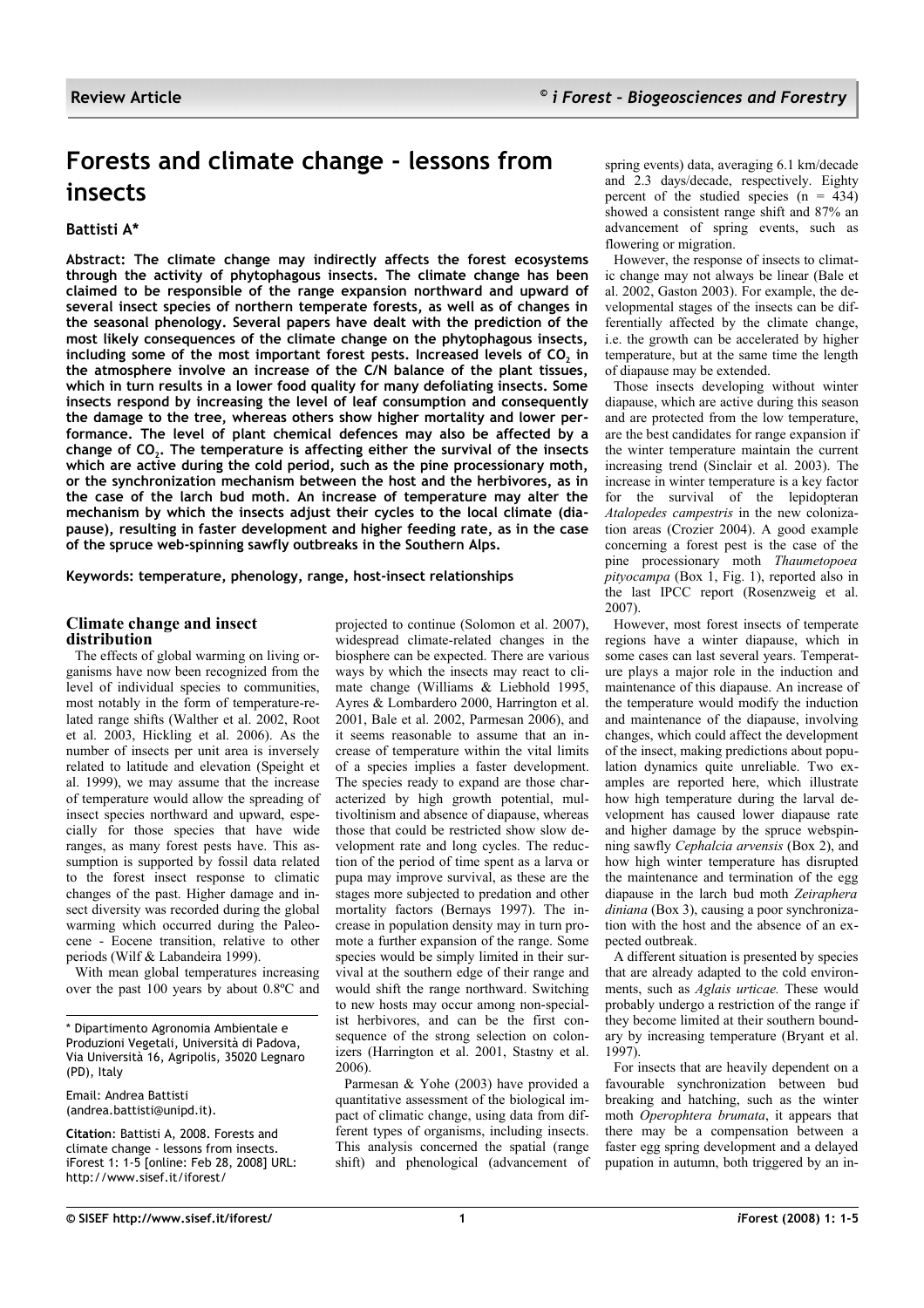

<span id="page-1-0"></span>**Fig. 1** - Egg batch of the pine processionary moth *Thaumetopoea pityocampa* on a twig of *Pinus sylvestris* in the expansion outbreak area of Mont Avic (Aosta), at the unusual elevation for an alpine population of 1450 m. The insect shows high performance and almost no mortality due to the absence of the main natural enemies; a genetic analysis has shown that the population originated from different sources, suggesting that female moths are flying over bigger distances than previously believed (Salvato et al. 2002).

crease of temperature (Buse & Good, 1996). Therefore, phenology is not affected, allowing Bale et al. (2002) to conclude that the effects of the global warming would not be so evident in some species.

Finally, the natural enemies of forest insects may be affected by the temperature change in different directions or extent. The expansion of the host may not be promptly followed by that of its enemies, as in the case of the pine processionary moth (Zovi et al. in press), or the synchronization between

host and parasitoid may not be maintained under new temperature conditions. This seems to be the case of a parasitoid of the winter moth *Operophtera brumata*, which is effective at low elevation but that is almost absent at high elevation (Kerslake et al. 1996).

All the examples cited above illustrate how insects may react to the climate change, however they also have a great potential to develop physiological and behavioural adaptations, which may improve their fitness

<span id="page-1-2"></span>

**Fig. 2** - Salvation logging after repeated defoliation of the spruce web-spinning sawfly *Cephalcia arvensis* in Norway spruce stands of Cansiglio Plateau (Southern Alps). This was the first outbreak of this insect ever recorded in the Alps, where it is endemic.

### <span id="page-1-1"></span>**Box 1 - The pine processionary moth** *Thaumetopoea pityocampa*

The winter pine processionary moth, *Thaumetopoea pityocampa* offers a possibility to test for the effects of global warming on an insect population over a wide area of the Mediterranean basin and southern parts of Europe, where it is the most important pest of pine forests (*Pinus* spp.). Its geographic range lies within precise limits of elevation and latitude (Démolin 1969), primarily as a function of the average winter temperatures. Because the larvae are oligophagous, potentially feeding on all *Pinus* spp., but also on *Cedrus* spp. and the introduced *Pseudotsuga menziesii*, host plant distribution does not restrict the present range of the insect; many usual or potential host species grow in areas where the insect is absent. Consequently, if the climatic conditions become favourable in higher latitudes or at higher elevations, the insect may expand its range to these areas, often coupled with host switching (Battisti et al. 2005, Robinet et al. 2007). This relative importance of temperature over biotic factors in defining the geographic distribution makes the moth a particularly suitable model to study the range shift in relation to global warming (Buffo et al. 2007).

An important forest pest in many areas, the moth has shown in the last decades a substantial expansion of the outbreak area both northward and upward (Huchon & Démolin 1971, Hodar et al. 2003, Battisti et al. 2005), aggravated by extreme climatic events such as the summer of 2003 (Battisti et al. 2006). This has resulted in high attack rates in areas previously largely unaffected by the insect (Stastny et al. 2006). The case deserves special interest for the implications it may have on the management of European forests and plantations, as well as on ornamental trees.

under new conditions. This would ultimately lead to the formation of genetically differentiated populations and possibly new species, especially when the climatic change is associated with range expansion and host switch.

#### **Climate change and host-insect interactions**

The capacity of an herbivore insect to complete its development depends on the adaptation to both, the environmental conditions and the host plant. The plant may respond to changes in temperature by varying its growth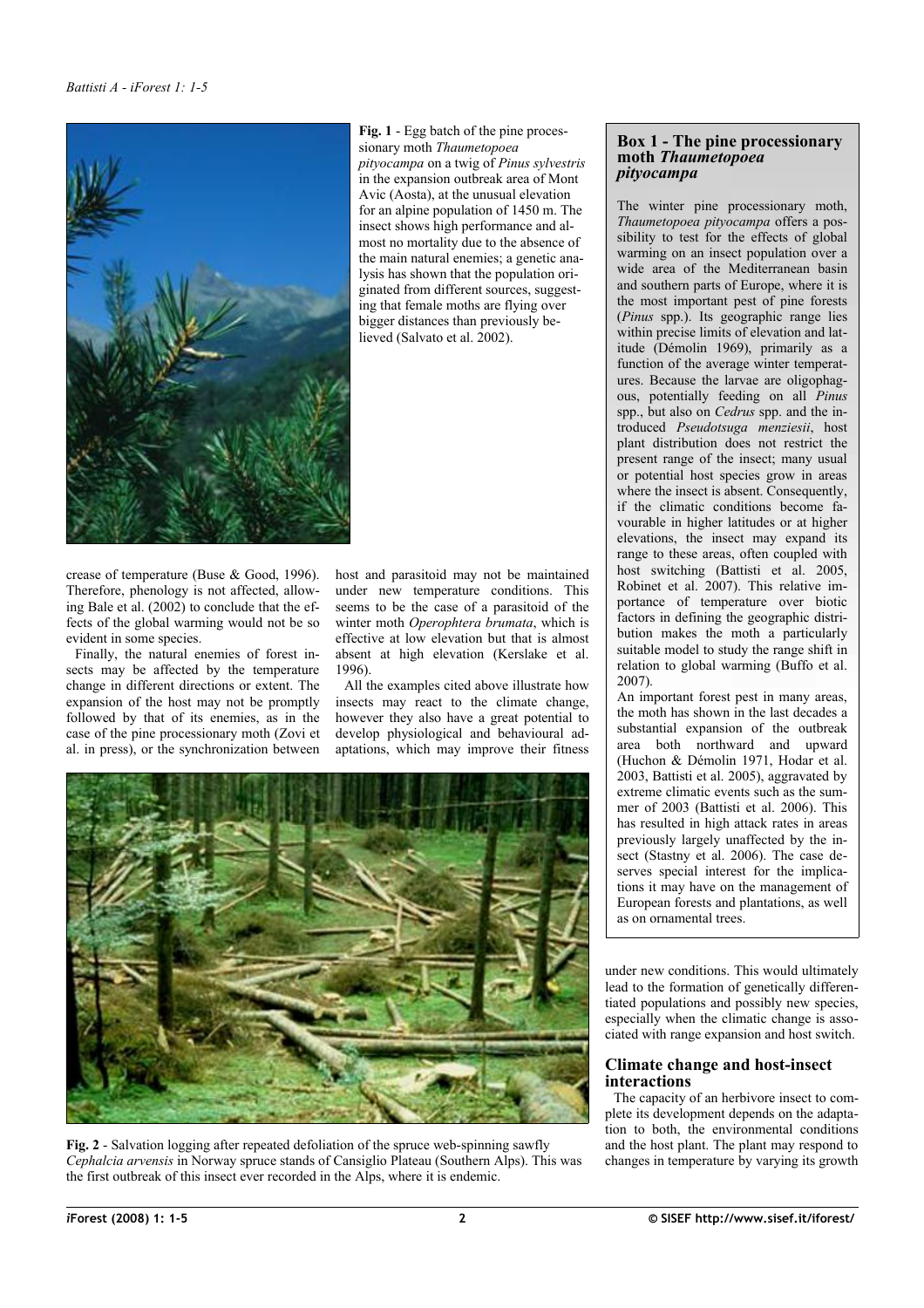#### <span id="page-2-0"></span>**Box 2 - The spruce webspinning sawfly** *Cephalcia arvensis*

The outbreaks of the spruce web-spinning sawfly *Cephalcia arvensis* in the Southern Alps are a good example of what may happen when favourable climatic conditions interfere with the mechanism of the induction of extended diapause, allowing an exponential growth of the population and consequent damage to trees. This species, as many others in this genus, is monophagous on *Picea* and endemic to the spruce range in Eurasia, where outbreaks have been seldom recorded (Marchisio et al. 1994). *Cephalcia* species generally show low fecundity and spreading of the cohort over many years by mean of an extended diapause, which is induced by low temperature at pupation time (Battisti 1994). However, in the period 1985-1992 there was a sudden outbreak in the Southern Alps (Asiago and Cansiglio Plateaux - [Fig.](#page-1-2) 2), during which the populations developed an annual life cycle and grew exponentially, causing repeated defoliations, which ultimately caused tree death over hundreds of hectares (Battisti et al. 2000). The most likely reasons for such a change in the life cycle of the insect have been explored through an analysis of the local climate, which showed that the years preceding the outbreak were characterized by an abnormally warm and dry weather during the feeding period of the larvae. We hypothesized that favourable conditions promoted the survival and speeded up the development, making it possible to pupate when soil temperature was high enough to start pupation immediately, skipping in this way from the extended diapause. Later, an experiment showed that the soil threshold temperature for the induction of the extended diapause was about 12°C (Battisti 1994), well below the values recorded in the forest at the beginning of the outbreak. The sudden increase of the population density was not quickly followed by that of natural enemies, which were unable to limit population growth (Battisti et al. 2000). It seems likely that the increase of the temperature in June and July of 1983-85 is the major factor promoting the outbreaks, as they occurred simultaneously at two sites at a distance of about 100 km, through switching the insects to an annual generation.

rate, as it is commonly observed along latitudinal or altitudinal gradients, when the conditions become progressively less favorable and the herbivores are more limited in the host's exploitation. An example is given by the willow psyllid (*Cacopsylla spp.*), which is restricted to feed on a low number of species or types of plant tissues as the range edge is approached (Hodkinson 1997, Hill et al. 1998).

The change of temperature, which promotes the expansion of the insect's range, may also involve a new association between a herbivore and its host, as it has been shown by the pine processionary moth attacking the mountain pine (*Pinus mugo*) in the southern Alps. The large outbreaks observed in the expansion areas on the new hosts may be explained either by the high susceptibility of the hosts or by the inability of natural enemies to locate the moth larvae on an unusual hosts or environment (Hodar et al. 2003, Stastny et al. 2006).

An elevated concentration of  $CO<sub>2</sub>$  may affect the performance of phytophagous insects through the modification of the nutritional properties of the host plant (Jones et al. 1998, Hunter 2001, Knepp et al. 2005). As  $CO<sub>2</sub>$  is the main carbon source for photosynthesis, its increase could alter the carbon/nutrient balance of plants, increasing the C/N ratio and thus diluting the nitrogen content of the tissues. However, the response of plants to increased  $CO<sub>2</sub>$  varies among species. A high concentration causes an increase

of tannins in the leaves of birch, poplar and maple, but not in the eastern white pine (*Pinus strobus*) (Roth & Lindroth 1994).

The first reaction expected from herbivores to the increase of the C/N ratio is compensatory feeding, in other words they should eat more to accumulate enough nitrogen for their development. Thus, plant damage may increase, but plant biomass could remain stable if we assume that the plants exposed to high  $CO<sub>2</sub>$  grow more. Phytophagous insects may also develop adaptations to overcome higher C/N ratios, such as the pine sawfly *Neodiprion lecontei*, which shows an increase in the efficiency of nitrogen utilization when reared on plants treated with high CO<sup>2</sup> concentration (Williams et al. 1994). However, other insect species seem unable to compensate the lower nutritional quality of the plants by increasing the efficiency of nutrient utilization (Brooks & Whittaker 1999, Stiling et al. 1999). The experiments of Lindroth et al. (1993), on three species of saturnid moths, show that the performance of the caterpillars is only marginally affected when the nitrogen content of the leaves is reduced by 23% and the C/N ratio increased by 13-28%.

Experiments combining different concentrations of both nitrogen and carbon dioxide supplied to Norway spruce showed that a high nitrogen level may compensate the effects of  $CO<sub>2</sub>$  on the concentration of nutrients and defence compounds in the shoots, limiting the negative effects on the test insect *Lymantria monacha* (Haettenschwiler & Schafellner 1999).

The effects of a modified atmosphere on herbivore insects could also involve the third trophic level, i.e. their parasitoids and predators. As we are expecting a delay in the developmental time of the herbivores after exposure to high  $CO<sub>2</sub>$  (Fajer et al. 1989, Lindroth et al. 1993, Smith & Jones 1998), the probability of parasitism and predation should increase as well. Experimental evidence of such a hypothesis is contradictory, as



**Fig. 3** - Larch stand at timberline in the Eastern Dolomites, where the cyclic outbreaks of the larch bud moth *Zeiraphera diniana* are less regular and of variable intensity, fitting the model of the easterly directional population waves created by Bjornstad et al. (2002), based on the 35-year dataset of Baltensweiler & Rubli (1999).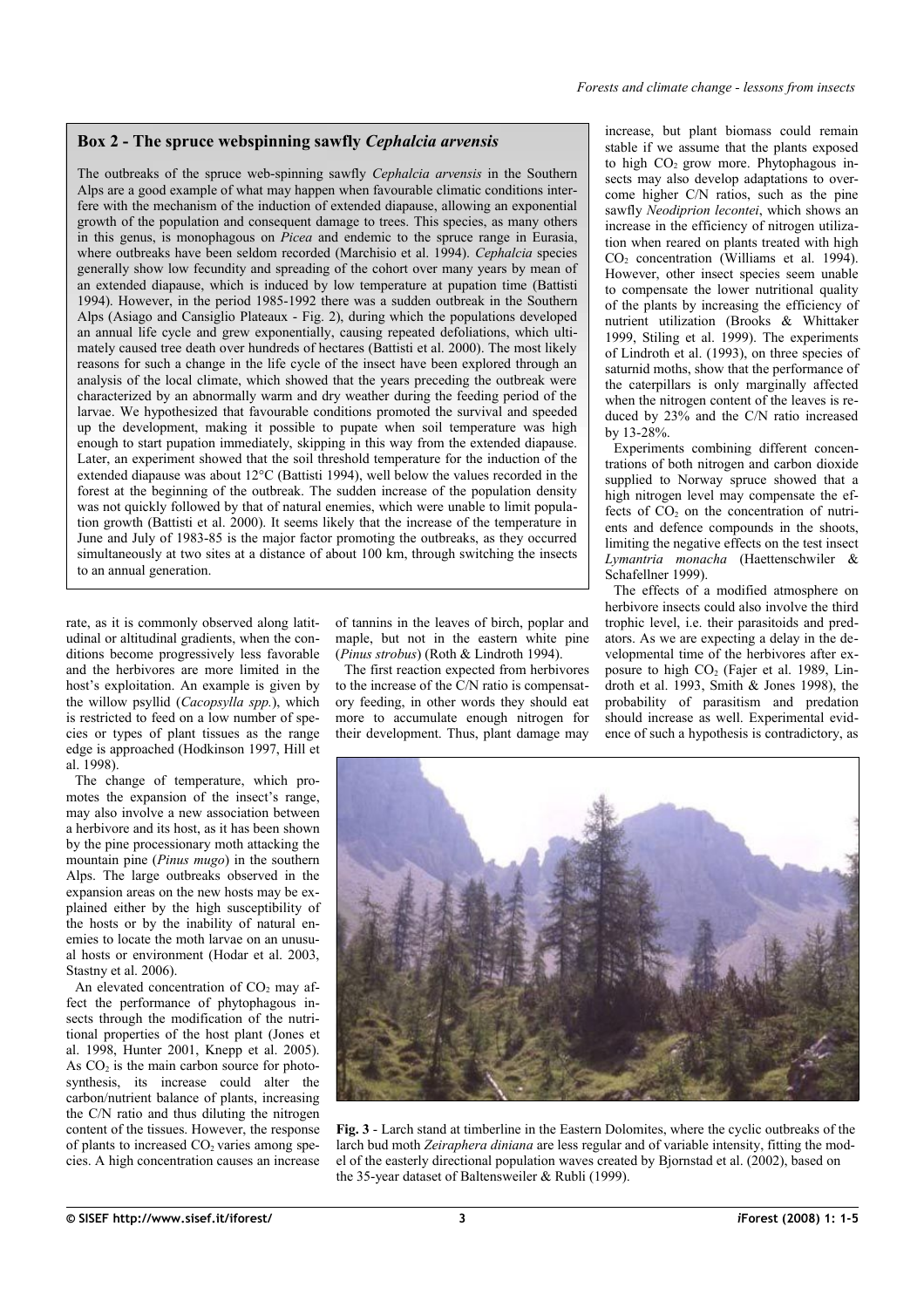Roth & Lindroth (1995) did not find higher parasitism by the hymenopteran *Cotesia melanoscela* on the larvae of *Lymantria dispar* raised at high CO<sub>2</sub>, whereas Stiling et al. (1999) found higher mortality of oak leaf miners by parasitoids on two species of oak (*Quercus myrtifolia*, *Q. geminata*) grown at high  $CO<sub>2</sub>$  level.

Laboratory or greenhouse experiments provide valuable data, but it is difficult to de-

#### <span id="page-3-0"></span>**Box 3 - The larch bud moth** *Zeiraphera diniana*

The larch bud moth *Zeiraphera diniana* is likely the best example of a forest insect showing population cycles in Europe, where it has been defoliating large patches of larch stands in the Alps every 8-10 years for centuries (Baltensweiler & Rubli 1999). This insect has an annual life cycle and spends the winter as an egg on the larch branches, starting to feed on the needles as soon as the bud breaks. Multiple factors seem to be involved in triggering the cycles, such as the host plant quality, the natural enemies, and the migration of the moths (Baltensweiler & Rubli 1999, Bjornstad et al. 2002, Turchin et al. 2003). However, a disturbance probably related to climate change has caused the collapse of an outbreak, which was started in 1989 in the traditional occurrence area in Upper Engadine Valley (Baltensweiler 1993). In the following years the larval density decreased drastically and Baltensweiler (1993) was able to demonstrate that it was due to unusually high egg mortality, caused by repeated unfavourable weather conditions in winter and spring 1989-91. In fact, it appears that weather is a critical factor for a good synchronization between bud burst and hatching of the larvae. Since these conditions occurred in three successive generations, population growth was effectively reduced and the cycle collapsed prematurely. In a recent analysis of European temperature trend since 1500 (Luterbacher et al. 2004), it appears that "the winter 1989/1990 ( $\Delta T = +2.4$ °C) and the decade 1989 to 1998  $(\Delta T=+1.2^{\circ}\text{C})$ were the warmest since 1500. The period 1989 to 1998 was almost two standard errors warmer than the second warmest (non-overlapping) decade (1733 to 1742,  $\Delta T = +0.45^{\circ}$ C), thus was very likely (95% confidence level) warmer than any other decade since 1500". The abnormally high temperature recorded in that period is possibly the reason for the disruption of the coincidence between the larch and the bud moth, probably through the induction of high egg mortality.

rive conclusions applicable to the natural environment. For example, high  $CO<sub>2</sub>$  levels are known to increase the temperature and, indirectly may affect the host-herbivore interaction.

Dury et al. (1998) showed that an increase of 3°C of the temperature might lead to the same effects of an increase of  $CO<sub>2</sub>$  (decrease of nitrogen, increased of condensed tannins) on oak leaves. However, an increase of temperature may enhance the feeding of the herbivore and thus compensate for the negative effects of a lower food quality. An experiment that tested simultaneously the effects of different levels of  $CO<sub>2</sub>$ , nitrogen and temperature on the monoterpene production of *Pseudotsuga menziesii* (Litvak et al. 2002), indicated that the synthesis of these defence compounds was more affected by individual tree variability than by the treatments.

The response of herbivore insects to increased  $CO<sub>2</sub>$  may also differ among the feeding guilds, as suggested by Bezemer & Jones (1998). Defoliators are generally expected to increase leaf consumption by about 30%, but leaf miners showed a much lower rate. Phloem-sucking insects appear to take the greatest advantage from increased  $CO<sub>2</sub>$  as they grow bigger and in a shorter time. In a FACE (Free Air Carbon Enrichment) experiment carried out in Wisconsin (Percy et al. 2002), the activity of all guilds of herbivores, combined with the effect of increased ozone, may be compensated by the beneficial consequences of enriched  $CO<sub>2</sub>$  on growth of *Populus tremuloides*.

More research is clearly needed to make reliable predictions about the effects of climate change on the relationships between the forest trees and phytophagous insects. Good conceptual frameworks, such as the carbon/nutrient balance (Bryant et al. 1983) and the growth/differentiation balance (Herms & Mattson 1992) theories are available to interpret experimental results and to formulate new hypotheses. Hopefully, this understanding of the effects of climate change on forest pests will enable us to take the necessary measures to counteract or mitigate the possible negative consequences on the forest ecosystems.

# **Acknowledgements**

This work has been supported by the EU 5<sup>th</sup> FP QLK5-CT-2002-00852 project "Promoth" (Global change and pine processionary moth: a new challenge for integrated pest management) and by the project "Forest Monitoring" of Regione del Veneto. I thank Michael Stastny and Edoardo Petrucco Toffolo for the useful discussions and for the help in screening the literature.

# **References**

Ayres MP, Lombardero MJ (2000). Assessing the consequences of global change for forest disturb-

ance from herbivores and pathogens. Science of the Total Environment 262: 263-286.

- Bale JS, Masters GJ, Hodkinson ID, Awmack C, Bezemer TM, Brown VK, Butterfield J, Coulson JC, Farrar J, Good JG, Harrington R, Hartley SE, Jones TH, Lindroth RL, Press MC, Syrmnioudis I, Watt AD, Whittaker JB (2002). Herbivory in global climate change research: direct effects of rising temperature on insect herbivores. Global Change Biology 8: 1-16.
- Baltensweiler W (1993). Why the larch bud-moth cycle collapsed in the subalpine larch-cembran pine forests in the year 1990 for the first time since 1850. Oecologia 94: 62-66.
- Baltensweiler W, Rubli D (1999). Dispersal: an important driving force of the cyclic population dynamics of the larch bud moth, *Zeiraphera diniana* Gn. Forest Snow and Landscape Research 74: 1-153.
- Battisti A (1994). Voltinism and diapause in the spruce web-spinning sawfly *Cephalcia arvensis*. Entomologia experimentalis et applicata 70: 105- 113.
- Battisti A, Boato A, Masutti L (2000). Influence of silvicultural practices and population genetics on management of the spruce sawfly, *Cephalcia arvensis*. Forest Ecology and Management 128: 159-166.
- Battisti A, Stastny M, Netherer S, RobinetC, Schopf A, Roques A, Larsson S (2005). Expansion of geographic range in the pine processionary moth caused by increased winter temperatures. Ecological Applications 15: 2084-2096.
- Battisti A, Stastny M, Buffo E, Larsson S (2006). A rapid altitudinal range expansion in the pine processionary moth produced by the 2003 climatic anomaly. Global Change Biology 12: 662- 671.
- Bernays EA (1997). Feeding by lepidopteran larvae is dangerous. Ecological Entomology 22: 121-123.
- Bezemer TM, Jones TH (1998). Plant-insect herbivore interactions in elevated atmospheric CO<sub>2</sub>: quantitative analyses and guild effects. Oikos 82: 212-222.
- Bjørnstad ON, Peltonen M, Liebhold AM, Baltensweiler W (2002). Waves of larch budmoth outbreaks in the European Alps. Science 298: 1020-1023.
- Brooks GL, Whittaker JB (1999). Responses of three generations of a xylem-feeding insect, *Neophilaenus lineatus* (Homoptera), to elevated CO<sub>2</sub>. Global Change Biology 5: 395-401.
- Bryant JP, Chapin FS III, Klein DR (1983). Carbon/nutrient balance of boreal plants in relation to vertebrate herbivory. Oikos 40: 357-368.
- Buffo E, Battisti A, Stastny M, Larsson S (2007). Temperature as a predictor of survival of the pine processionary moth in the Italian Alps. Agricultural and Forest Entomology 9: 65-72.
- Buse A, Good JEG (1996). Synchronization of larval emergence in winter moth (*Operophtera brumata* L.) and budburst in pedunculate oak (*Quercus robur* L.) under simulated climate change. Ecological Entomology 21: 335-343.

Crozier L (2004). Warmer winters drive butterfly